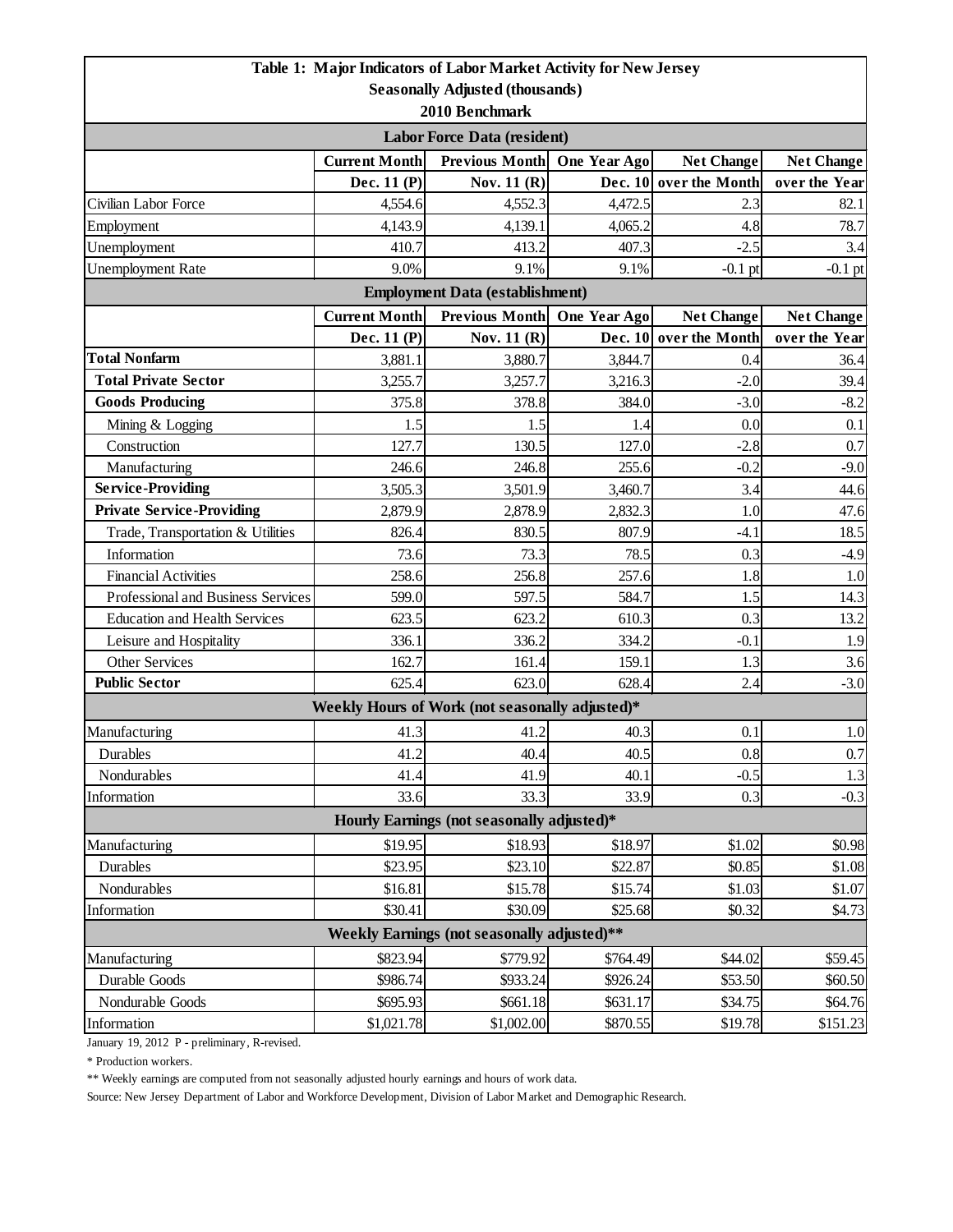| Table 2: New Jersey Civilian Labor Force Trends (thousands)<br>2010 Benchmark |                                                                                    |             |                    |                   |                              |                     |
|-------------------------------------------------------------------------------|------------------------------------------------------------------------------------|-------------|--------------------|-------------------|------------------------------|---------------------|
|                                                                               | <b>Not Seasonally Adjusted</b>                                                     |             |                    |                   | <b>Seasonally Adjusted</b>   |                     |
|                                                                               | Dec. 11 (P)                                                                        | Nov. 11 (R) | <b>Dec. 10</b>     | Dec. 11 (P)       | Nov. 11 (R)                  | Dec. 10             |
| Civilian Labor Force                                                          | 4,534.2                                                                            | 4,538.5     | 4,459.5            | 45,554.6          | 4.552.3                      | 4,472.5             |
| Resident Employment                                                           | 4,140.2                                                                            | 4,136.7     | 4,070.6            | 4,143.9           | 4,139.1                      | 4,065.2             |
| Unemployment                                                                  | 394.0                                                                              | 401.8       | 388.9              | 410.7             | 413.2                        | 407.3               |
| Unemployment Rate                                                             | 8.7%                                                                               | 8.9%        | 8.7%               | 9.0%              | 9.1%                         | 9.1%                |
| Labor Force Participation Rate                                                | 65.9%                                                                              | 66.0%       | 65.2%              | 66.2%             | 66.2%<br>60.2%               | 65.4%               |
| Employment/Population Ratio                                                   | 60.2%                                                                              | 60.1%       |                    | 60.2%<br>59.6%    |                              | 59.5%               |
|                                                                               | New Jersey Civilian Labor Force Annual Averages 1990 - 2009 (thousands)            |             |                    |                   |                              |                     |
|                                                                               | <b>Labor Force</b>                                                                 |             | <b>Employment</b>  |                   | <b>Unemployment</b>          | <b>Unemployment</b> |
| Year<br>1990                                                                  |                                                                                    |             |                    |                   | <b>Volume</b><br>207.5       | Rate $(\% )$<br>5.1 |
| 1991                                                                          | 4,072.5<br>4,050.4                                                                 |             | 3,865.0<br>3,776.6 |                   | 273.7                        | 6.8                 |
| 1992                                                                          | 4,051.9                                                                            |             | 3,709.5            |                   | 342.4                        | 8.5                 |
| 1993                                                                          | 4,034.6                                                                            |             |                    | 3,727.3           |                              | 7.6                 |
| 1994                                                                          | 4,067.5                                                                            |             |                    | 3,790.0           |                              | 6.8                 |
| 1995                                                                          | 4,111.8                                                                            |             |                    | 3,846.3           | 277.5<br>265.5               | 6.5                 |
| 1996                                                                          | 4,184.1                                                                            |             |                    | 3,925.8           | 258.3                        | 6.2                 |
| 1997                                                                          | 4,257.4                                                                            |             |                    | 4,031.0           | 226.4                        | 5.3                 |
| 1998                                                                          | 4,242.4                                                                            |             | 4,047.1            |                   | 195.3                        | 4.6                 |
| 1999                                                                          | 4,284.6                                                                            |             |                    | 4,092.7           | 191.8                        | 4.5                 |
| 2000                                                                          | 4,287.8                                                                            |             |                    | 4,130.3           | 157.5                        | 3.7                 |
| 2001                                                                          | 4,302.3                                                                            |             |                    | 4,117.5           | 184.8                        | 4.3                 |
| 2002                                                                          | 4,370.8                                                                            |             |                    | 4,117.3           | 253.5                        | 5.8                 |
| 2003                                                                          | 4,363.9                                                                            |             |                    | 4,108.4           |                              | 5.9                 |
| 2004                                                                          | 4,358.9                                                                            |             | 4,144.2            |                   | 214.7                        | 4.9                 |
| 2005                                                                          | 4,404.5                                                                            |             | 4,207.7            |                   | 196.7                        | 4.5                 |
| 2006                                                                          | 4,465.1                                                                            |             | 4,257.9            |                   | 207.2                        | 4.6                 |
| 2007                                                                          | 4,456.3                                                                            |             | 4,265.3            |                   | 191.1                        | 4.3                 |
| 2008                                                                          | 4,501.6                                                                            |             | 4,256.3            |                   | 245.4                        | 5.5                 |
| 2009                                                                          | 4,526.5                                                                            |             | 4,116.4            |                   | 410.1                        | 9.1                 |
| 2010                                                                          | 4,502.4                                                                            |             |                    | 4,076.7           | 425.7                        | 9.5                 |
|                                                                               | Seasonally Adjusted Civilian Labor Force Data for New Jersey (thousands) 2009-2010 |             |                    |                   |                              |                     |
| <b>Date</b>                                                                   | <b>Labor Force</b>                                                                 |             |                    | <b>Employment</b> | <b>Unemployment</b><br>441.2 | Unemployment        |
| Jan 2010                                                                      | 4,522.2                                                                            |             |                    | 4,081.0           |                              | 9.8                 |
| Feb                                                                           | 4,526.8                                                                            |             | 4,086.0            |                   | 440.8                        | 9.7                 |
| Mar                                                                           | 4,527.9                                                                            |             | 4,089.1            |                   | 438.7                        | 9.7                 |
| Apr                                                                           | 4,524.2                                                                            |             | 4,088.8            |                   | 435.4                        | 9.6                 |
| May<br>$_{\rm Jun}$                                                           | 4,516.3                                                                            |             | 4,085.2            |                   | 431.1<br>426.8               | 9.5<br>9.5          |
| $_{\rm{Jul}}$                                                                 | 4,506.3                                                                            |             | 4,079.6<br>4,073.6 |                   | 423.0                        | 9.4                 |
| Aug                                                                           | 4,496.6<br>4,489.3                                                                 |             | 4,069.7            |                   | 419.6                        | 9.3                 |
| Sep                                                                           |                                                                                    |             | 4,067.6            |                   | 416.4                        | 9.3                 |
| Oct                                                                           | 4,484.0<br>4,479.6                                                                 |             | 4,066.6            |                   | 413.0                        | 9.2                 |
| Nov                                                                           | 4,475.5                                                                            |             | 4,065.6            |                   | 409.9                        | 9.2                 |
| Dec                                                                           | 4,472.5                                                                            |             | 4,065.2            |                   | 407.3                        | 9.1                 |
|                                                                               |                                                                                    |             |                    |                   |                              |                     |
| Jan 2011                                                                      | 4,468.7                                                                            |             |                    | 4,060.7           | 408.0                        | 9.1                 |
| Feb                                                                           | 4,480.6                                                                            |             | 4,066.4            |                   | 414.2                        | 9.2                 |
| $\operatorname{Mar}$                                                          | 4,493.5                                                                            |             | 4,075.9            |                   | 417.6                        | 9.3                 |
| Apr                                                                           | 4,501.8                                                                            |             | 4,083.1            |                   | 418.7                        | 9.3                 |
| May                                                                           | 4,505.8                                                                            |             | 4,084.3            |                   | 421.5                        | 9.4                 |
| Jun                                                                           | 4,497.8                                                                            |             | 4,069.2            |                   | 428.6                        | 9.5                 |
| Jul                                                                           | 4,496.5                                                                            |             | 4,068.6            |                   | 427.9<br>422.2               | 9.5                 |
| Aug                                                                           | 4,502.3                                                                            |             |                    | 4,080.1           |                              | 9.4                 |
| Sep                                                                           | 4,521.3                                                                            |             |                    | 4,103.3           | 417.9                        | 9.2                 |
| Oct                                                                           | 4,542.2                                                                            |             |                    | 4,127.2           | 415.0<br>413.2               | 9.1                 |
| Nov $(R)$                                                                     | 4,552.3                                                                            |             |                    | 4,139.1           |                              | 9.1                 |
| Dec(P)                                                                        | 4,554.6                                                                            |             |                    | 4,143.9           | 410.7                        | 9.0                 |

Source: New Jersey Department of Labor and Workforce Development, Division of Labor Market & Demographic Research.

January 19, 2012. P - preliminary, R - revised.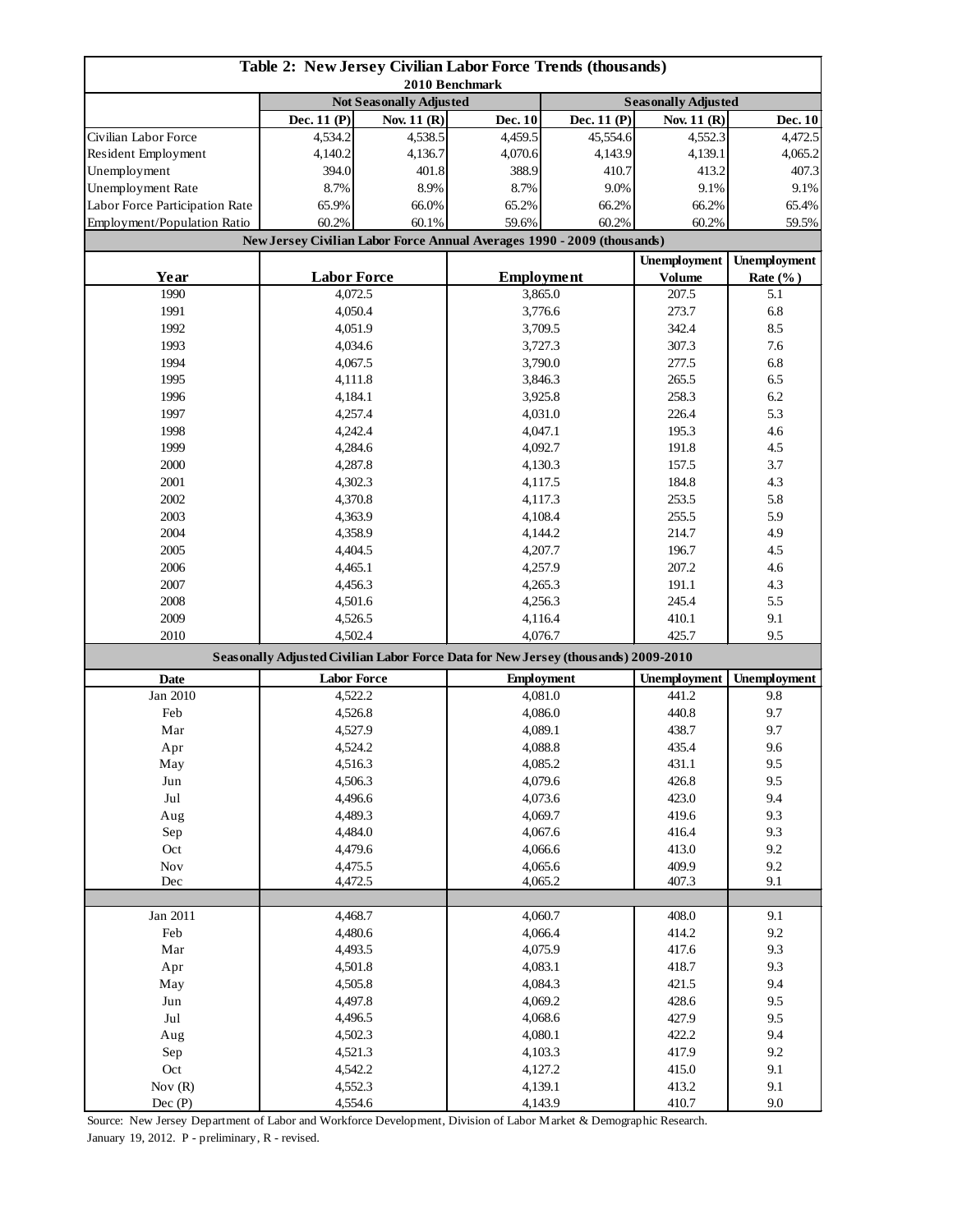| Table 3: New Jersey Nonfarm Employment by Industry for December 2011<br>Not Seasonally Adjusted (thousands) 2010 Benchmark |                                                                                 |                |                |               |  |  |  |
|----------------------------------------------------------------------------------------------------------------------------|---------------------------------------------------------------------------------|----------------|----------------|---------------|--|--|--|
|                                                                                                                            | <b>Current Month Previous Month</b><br><b>One Year Ago</b><br><b>Net Change</b> |                |                |               |  |  |  |
| Industry                                                                                                                   | Dec. 11 (P)                                                                     | Nov. 11 (R)    | Dec. 10        | over the Year |  |  |  |
| <b>Total Nonfarm</b>                                                                                                       | 3,914.6                                                                         | 3,919.0        | 3,877.7        | 36.9          |  |  |  |
| <b>Total Private Sector</b>                                                                                                | 3,277.8                                                                         | 3,282.4        | 3,237.8        | 40.0          |  |  |  |
| Goods Producing                                                                                                            | 381.0                                                                           | 386.6          | 389.1          | -8.1          |  |  |  |
| Mining & Logging                                                                                                           | 1.5                                                                             | 1.5            | 1.4            | 0.1           |  |  |  |
| Construction                                                                                                               | 130.1                                                                           | 135.4          | 129.4          | 0.7           |  |  |  |
| <b>Manufacturing</b>                                                                                                       | 249.4                                                                           | 249.7          | 258.3          | $-8.9$        |  |  |  |
| Durable Goods                                                                                                              | 110.5                                                                           | 110.3          | 113.7          | $-3.2$        |  |  |  |
| <b>Fabricated Metal Products</b>                                                                                           | 21.9                                                                            | 22.0           | 22.3           | $-0.4$        |  |  |  |
| <b>Machinery Manufacturing</b>                                                                                             | 13.7                                                                            | 13.6           | 14.0           | $-0.3$        |  |  |  |
| Computer and Electronic Products                                                                                           | 26.0                                                                            | 25.8           | 26.9           | $-0.9$        |  |  |  |
| Miscellaneous Manufacturing                                                                                                | 18.0                                                                            | 18.1           | 18.8           | $-0.8$        |  |  |  |
| Nondurable Goods                                                                                                           | 138.9                                                                           | 139.4          | 144.6          | $-5.7$        |  |  |  |
| Food Manufacturing                                                                                                         | 30.2                                                                            | 30.1           | 30.5           | $-0.3$        |  |  |  |
| Paper Manufacturing                                                                                                        | 10.7                                                                            | 10.7           | 11.4           | $-0.7$        |  |  |  |
| Printing and Related Support                                                                                               | 15.5                                                                            | 15.5           | 16.8           | $-1.3$        |  |  |  |
| <b>Chemical Manufacturing</b>                                                                                              | 53.9                                                                            | 53.9           | 56.3           | $-2.4$        |  |  |  |
| Pharmaceutical and Medicine                                                                                                | 32.3                                                                            | 32.1           | 33.2           | $-0.9$        |  |  |  |
| Service-Providing                                                                                                          | 3,533.6                                                                         | 3,532.4        | 3,488.6        | 45.0          |  |  |  |
| Private Service-Providing                                                                                                  | 2,896.8                                                                         | 2,895.8        | 2,848.7        | 48.1          |  |  |  |
|                                                                                                                            | 851.9                                                                           |                |                |               |  |  |  |
| <b>Trade, Transportation, and Utilities</b><br>Wholesale Trade*                                                            | 213.2                                                                           | 845.4<br>212.8 | 832.7<br>211.0 | 19.2<br>2.2   |  |  |  |
|                                                                                                                            |                                                                                 |                |                |               |  |  |  |
| Retail Trade*<br>Building Material & Garden Equip. and Supplies Dealers                                                    | 470.6                                                                           | 463.5          | 452.4          | 18.2          |  |  |  |
|                                                                                                                            | 29.4                                                                            | 29.4           | 29.2           | 0.2           |  |  |  |
| Food and Beverage Stores                                                                                                   | 106.1                                                                           | 106.3          | 107.0          | $-0.9$        |  |  |  |
| Health and Personal Care Stores                                                                                            | 33.9                                                                            | 33.8           | 35.0           | $-1.1$        |  |  |  |
| Clothing and Clothing Accessories Stores                                                                                   | 73.0                                                                            | 67.6           | 64.9           | 8.1           |  |  |  |
| Sporting Goods, Hobby, Book and Music Stores                                                                               | 19.8                                                                            | 19.2           | 20.3           | $-0.5$        |  |  |  |
| <b>General Merchandise Stores</b>                                                                                          | 76.3                                                                            | 73.3           | 73.5           | 2.8           |  |  |  |
| Transportation, Warehousing and Utilities                                                                                  | 168.1                                                                           | 169.1          | 169.3          | $-1.2$        |  |  |  |
| Utilities*                                                                                                                 | 14.0                                                                            | 14.1           | 14.1           | $-0.1$        |  |  |  |
| Transportation & Warehousing*                                                                                              | 154.1                                                                           | 155.0          | 155.2          | $-1.1$        |  |  |  |
| <b>Information</b>                                                                                                         | 73.6                                                                            | 73.5           | 78.5           | $-4.9$        |  |  |  |
| Publishing Industries (except Internet)                                                                                    | 20.2                                                                            | 20.2           | 21.4           | $-1.2$        |  |  |  |
| Telecommunications                                                                                                         | 31.3                                                                            | 31.3           | 33.2           | $-1.9$        |  |  |  |
| Internet Service Providers, Web Portals, Data Processing Srvs.                                                             | 8.2                                                                             | 8.2            | 8.3            | $-0.1$        |  |  |  |
| <b>Financial Activities</b>                                                                                                | 257.3                                                                           | 255.9          | 256.3          | 1.0           |  |  |  |
| Finance and Insurance*                                                                                                     | 200.9                                                                           | 200.1          | 200.9          | 0.0           |  |  |  |
| Securities, Commodity Contracts and Other Fin. Investments                                                                 | 45.7                                                                            | 45.9           | 48.1           | $-2.4$        |  |  |  |
| Insurance Carriers and Related Activities                                                                                  | 81.3                                                                            | 80.8           | 82.1           | $-0.8$        |  |  |  |
| Real Estate and Rental/Leasing*                                                                                            | 56.4                                                                            | 55.8           | 55.4           | 1.0           |  |  |  |
| <b>Professional and Business Services</b>                                                                                  | 597.9                                                                           | 602.9          | 583.7          | 14.2          |  |  |  |
| Professional, Scientific and Technical Services*                                                                           | 280.5                                                                           | 280.9          | 274.1          | 6.4           |  |  |  |
| Management of Companies and Enterprises*                                                                                   | 74.4                                                                            | 74.4           | 72.0           | 2.4           |  |  |  |
| Administrative Support & Waste Management/Remediation*                                                                     | 243.0                                                                           | 247.6          | 237.6          | 5.4           |  |  |  |
| <b>Education, Health and Social Assistance Services</b>                                                                    | 628.7                                                                           | 629.6          | 615.4          | 13.3          |  |  |  |
| Educational Services*                                                                                                      | 95.3                                                                            | 97.7           | 94.6           | 0.7           |  |  |  |
| Health Care and Social Assistance*                                                                                         | 533.4                                                                           | 531.9          | 520.8          | 12.6          |  |  |  |
| Hospitals                                                                                                                  | 161.0                                                                           | 160.2          | 156.3          | 4.7           |  |  |  |
| Nursing and Residential Care Facilities                                                                                    | 89.8                                                                            | 89.8           | 90.1           | $-0.3$        |  |  |  |
| Social Assistance                                                                                                          | 80.3                                                                            | 79.2           | 80.3           | 0.0           |  |  |  |
| <b>Leisure and Hospitality</b>                                                                                             | 325.2                                                                           | 326.6          | 323.5          | 1.7           |  |  |  |
| Arts, Entertainment and Recreation*                                                                                        | 45.3                                                                            | 45.0           | 45.0           | 0.3           |  |  |  |
| Accommodation and Food Services*                                                                                           | 279.9                                                                           | 281.6          | 278.5          | 1.4           |  |  |  |
| Food Services and Drinking Places                                                                                          | 227.8                                                                           | 228.2          | 223.7          | 4.1           |  |  |  |
| <b>Other Services</b>                                                                                                      | 162.2                                                                           | 161.9          | 158.6          | 3.6           |  |  |  |
| Repair and Maintenance                                                                                                     | 31.8                                                                            | 32.2           | 31.0           | 0.8           |  |  |  |
| Personal and Laundry Services                                                                                              | 51.2                                                                            | 50.5           | 49.6           | 1.6           |  |  |  |
| Religious, Grantmaking, Civic, Professional and Similar Org.                                                               | 79.2                                                                            | 79.2           | 78.0           | 1.2           |  |  |  |
| Government                                                                                                                 | 636.8                                                                           | 636.6          | 639.9          | $-3.1$        |  |  |  |

January 19, 2012 P - preliminary, R-revised.

Shaded rows denote supersector series, \* denote sector series.

Source: New Jersey Department of Labor and Workforce Development, Division of Labor Market and Demographic Research.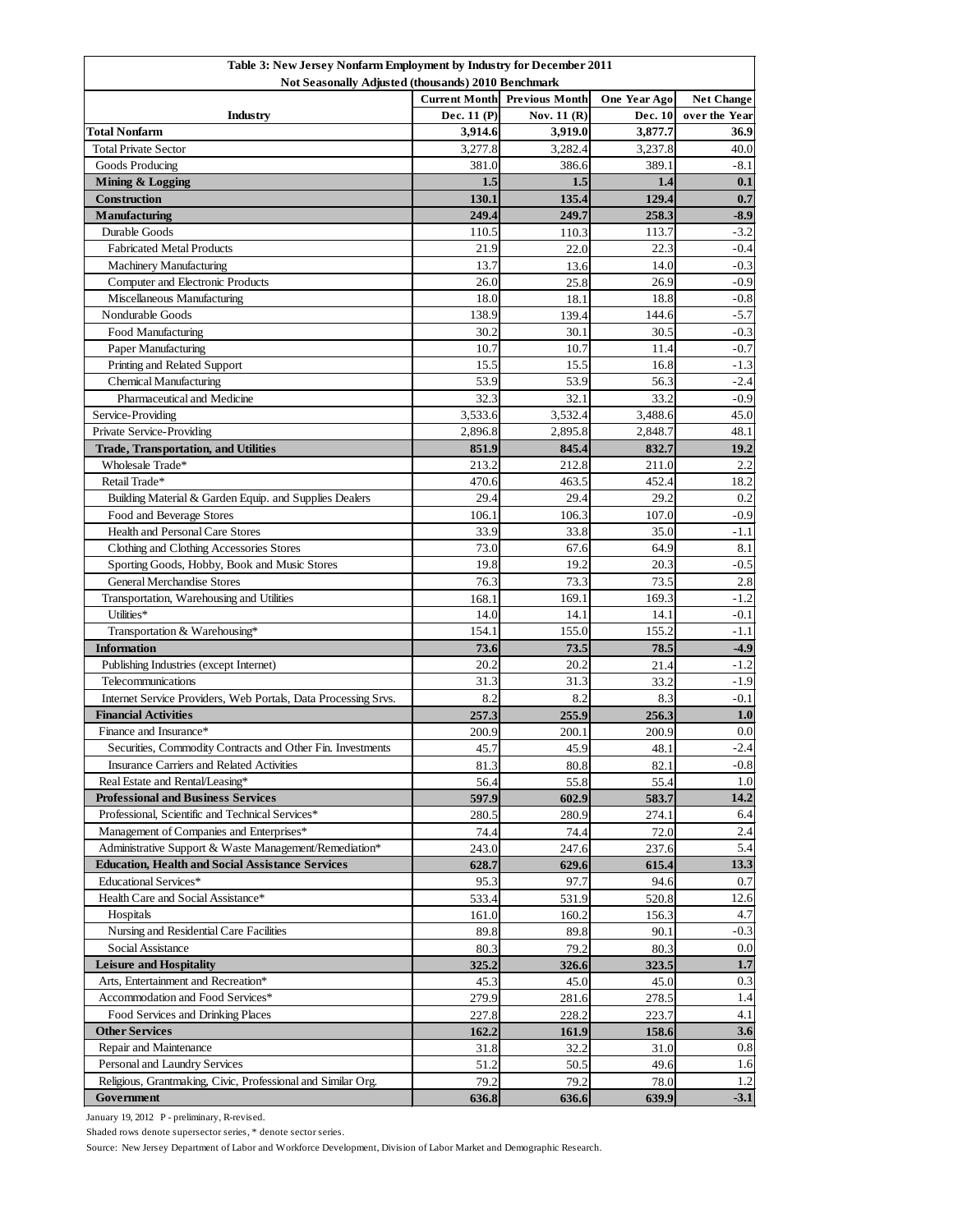| Table 4: New Jersey Nonfarm Employment (in thousands) 2010 Benchmark |              |              |                                         |              |           |       |  |  |
|----------------------------------------------------------------------|--------------|--------------|-----------------------------------------|--------------|-----------|-------|--|--|
| <b>Annual Averages</b>                                               |              |              |                                         |              |           |       |  |  |
|                                                                      | <b>Total</b> |              | <b>Public</b>                           |              |           |       |  |  |
|                                                                      |              |              |                                         |              | Service-  |       |  |  |
| Year                                                                 |              | <b>Total</b> | Manufacturing                           | Construction | Providing |       |  |  |
| 1990                                                                 | 3,635.1      | 3,058.4      | 529.5                                   | 147.7        | 2,378.1   | 576.7 |  |  |
| 1991                                                                 | 3,498.7      | 2,927.1      | 498.3                                   | 122.6        | 2,303.7   | 571.6 |  |  |
| 1992                                                                 | 3,457.9      | 2,886.0      | 474.1                                   | 112.1        | 2,297.5   | 571.9 |  |  |
| 1993                                                                 | 3,493.0      | 2,922.3      | 462.9                                   | 116.3        | 2,340.8   | 570.7 |  |  |
| 1994                                                                 | 3,552.8      | 2,979.4      | 456.0                                   | 121.7        | 2,399.3   | 573.4 |  |  |
| 1995                                                                 | 3,600.6      | 3,027.2      | 448.6                                   | 123.3        | 2,452.9   | 573.4 |  |  |
| 1996                                                                 | 3,638.9      | 3,068.3      | 437.4                                   | 125.0        | 2,503.8   | 570.6 |  |  |
| 1997                                                                 | 3,724.5      | 3,154.3      | 435.4                                   | 131.8        | 2,584.8   | 570.3 |  |  |
| 1998                                                                 | 3,801.3      | 3,229.6      | 429.4                                   | 136.1        | 2,661.8   | 571.7 |  |  |
| 1999                                                                 | 3,901.1      | 3,323.5      | 422.5                                   | 143.6        | 2,755.3   | 577.6 |  |  |
| 2000                                                                 | 3,994.5      | 3,405.7      | 421.6                                   | 149.6        | 2,832.6   | 588.9 |  |  |
| 2001                                                                 | 3,997.2      | 3,394.6      | 401.2                                   | 158.8        | 2,832.8   | 602.6 |  |  |
| 2002                                                                 | 3,983.9      | 3,370.4      | 367.5                                   | 162.6        | 2,838.8   | 613.5 |  |  |
| 2003                                                                 | 3,978.8      | 3,356.9      | 350.4                                   | 160.5        | 2,844.5   | 621.9 |  |  |
| 2004                                                                 | 3,999.1      | 3,365.7      | 338.2                                   | 165.9        | 2,860.0   | 633.4 |  |  |
| 2005                                                                 | 4,039.1      | 3,397.5      | 330.4                                   | 169.1        | 2,896.3   | 641.6 |  |  |
| 2006                                                                 | 4,071.0      | 3423.7       | 323.8                                   | 174.9        | 2923.3    | 647.3 |  |  |
| 2007                                                                 | 4,078.9      | 3431.2       | 311.3                                   | 172.3        | 2946.0    | 647.7 |  |  |
| 2008                                                                 | 4,050.9      | 3,401.7      | 298.8                                   | 164.5        | 2,936.7   | 649.2 |  |  |
| 2009                                                                 | 3,894.9      | 3,242.5      | 266.3                                   | 138.6        | 2,836.1   | 652.4 |  |  |
| 2010                                                                 | 3,854.5      | 3,212.0      | 257.7                                   | 129.5        | 2,823.4   | 642.5 |  |  |
|                                                                      |              |              | <b>Seasonally Adjusted Monthly Data</b> |              |           |       |  |  |
| 2010                                                                 |              |              |                                         |              |           |       |  |  |
| Jan                                                                  | 3,852.6      | 3,203.4      | 258.7                                   | 131.8        | 2,811.7   | 649.2 |  |  |
| Feb                                                                  | 3,842.9      | 3,196.0      | 258.3                                   | 130.8        | 2,805.6   | 646.9 |  |  |
| Mar                                                                  | 3,848.9      | 3,202.3      | 257.7                                   | 130.6        | 2,812.7   | 646.6 |  |  |
| Apr                                                                  | 3,867.2      | 3,217.9      | 258.4                                   | 131.8        | 2,826.3   | 649.3 |  |  |
| May                                                                  | 3,873.9      | 3,213.2      | 258.1                                   | 130.6        | 2,823.1   | 660.7 |  |  |
| Jun                                                                  | 3,869.3      | 3,215.1      | 257.7                                   | 129.5        | 2,826.4   | 654.2 |  |  |
| Jul                                                                  | 3,858.0      | 3,210.6      | 257.9                                   | 128.5        | 2,822.7   | 647.4 |  |  |
| Aug                                                                  | 3,851.3      | 3,213.0      | 257.4                                   | 127.5        | 2,826.7   | 638.3 |  |  |
| Sep                                                                  | 3,842.4      | 3,215.1      | 257.1                                   | 127.3        | 2,829.3   | 627.3 |  |  |
| Oct                                                                  | 3,846.2      | 3,216.9      | 256.2                                   | 127.3        | 2,832.0   | 629.3 |  |  |
| <b>Nov</b>                                                           | 3,851.9      | 3,221.3      | 255.7                                   | 128.9        | 2,835.3   | 630.6 |  |  |
| Dec                                                                  | 3,844.7      | 3,216.3      | 255.6                                   | 127.0        | 2,832.3   | 628.4 |  |  |
| 2011                                                                 |              |              |                                         |              |           |       |  |  |
| Jan                                                                  | 3,828.9      | 3,206.4      | 253.8                                   | 125.7        | 2,825.6   | 622.5 |  |  |
| Feb                                                                  | 3,842.6      | 3,218.8      | 253.9                                   | 127.6        | 2,836.0   | 623.8 |  |  |
| Mar                                                                  | 3,846.9      | 3,222.7      | 252.7                                   | 127.8        | 2,840.8   | 624.2 |  |  |
| Apr                                                                  | 3,859.4      | 3,235.2      | 255.4                                   | 128.7        | 2,849.7   | 624.2 |  |  |
| May                                                                  | 3,862.3      | 3,238.0      | 251.4                                   | 128.5        | 2,856.6   | 624.3 |  |  |
| Jun                                                                  | 3,871.1      | 3,250.3      | 248.8                                   | 129.8        | 2,870.2   | 620.8 |  |  |
| Jul                                                                  | 3,873.7      | 3,252.6      | 250.9                                   | 131.8        | 2,868.4   | 621.1 |  |  |
| Aug                                                                  | 3,871.2      | 3,244.8      | 250.3                                   | 130.5        | 2,862.5   | 626.4 |  |  |
| Sep                                                                  | 3,866.2      | 3,241.0      | 246.8                                   | 131.1        | 2,861.6   | 625.2 |  |  |
| Oct                                                                  | 3,870.7      | 3,247.7      | 248.1                                   | 130.5        | 2,867.6   | 623.0 |  |  |
| Nov(R)                                                               | 3,880.7      | 3,257.7      | 246.8                                   | 130.5        | 2,878.9   | 623.0 |  |  |
| Dec(P)                                                               | 3,881.1      | 3,255.7      | 246.6                                   | 127.7        | 2,879.9   | 625.4 |  |  |
|                                                                      |              |              |                                         |              |           |       |  |  |

January 19, 2012 P - preliminary, R-revised.

Source: New Jersey Department of Labor and Workforce Development, Division of Labor Market & Demographic Research.